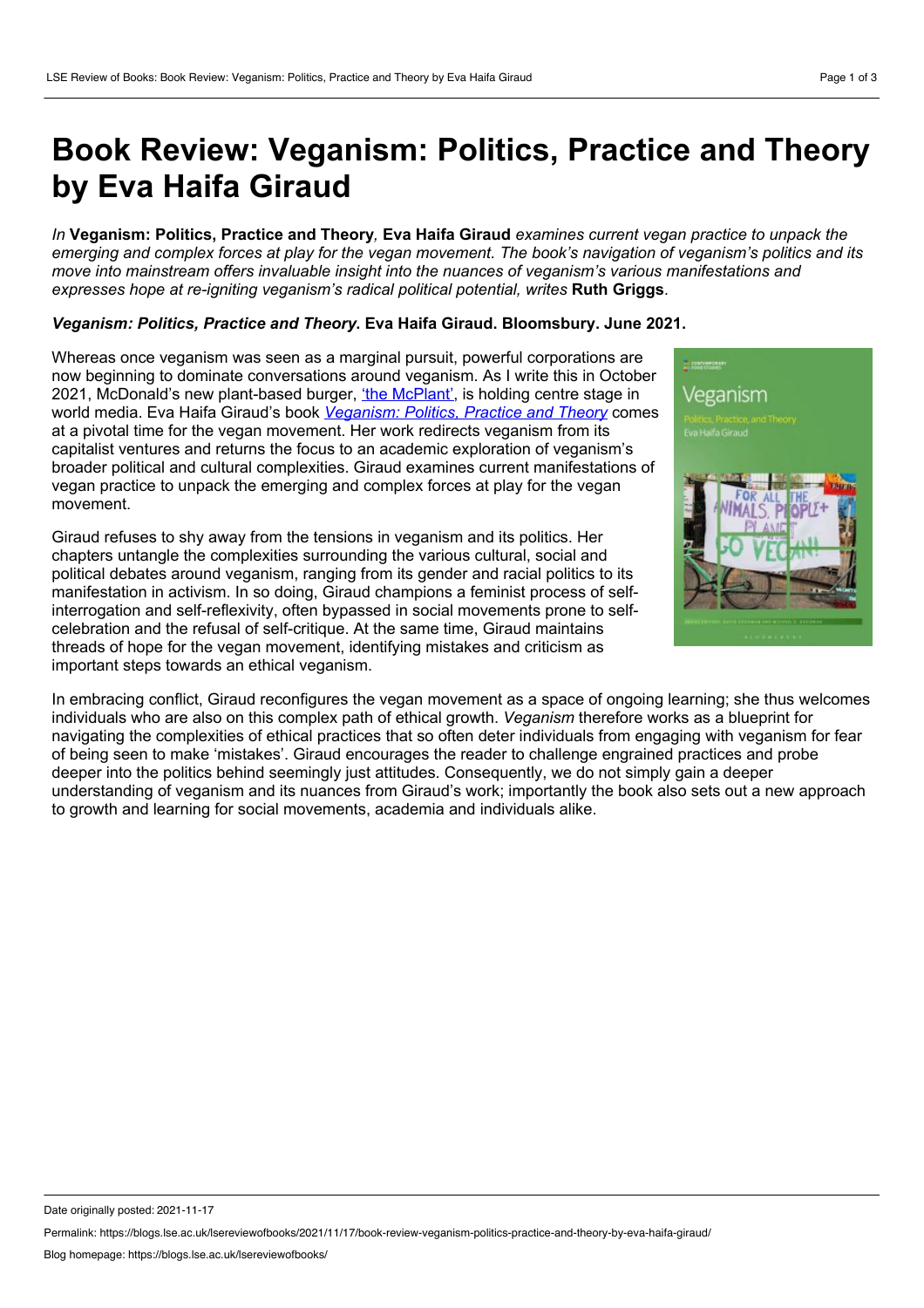

## Image Credit: [Pixabay](https://pixabay.com/photos/vegan-vegan-diet-veganism-4232116/)

Giraud devotes a chapter to exploring the rise of plant-based consumerism and navigates the intricacies of contemporary veganism as it functions within a capitalist landscape. She draws on the concept of postfeminism to evaluate the commercialisation of veganism as it is drawn into the mainstream as a consumerist lifestyle. Giraud coins the term 'post-veganism' to describe veganism's growing concern with individualism and its turn away from collective movements. A post-vegan politics ignores the structural inequalities of capitalism as they relate to animal and human exploitation. Such ignorance denies the potential of veganism to enable alternative, just futures and removes veganism from the drive for radical change, a factor of great importance to Giraud.

While Giraud's engagement with postfeminism opens up an original and insightful lens through which to examine veganism, further attention to queer theory and its approach to identity could illuminate important aspects of the post-vegan context. Indeed, the queer community, in parallel to the vegan community, faces the loss of radical and collective practices of queerness, as queer identities and politics are warped to fit within heterosexual, capitalist society. The breadth of work in queer theory around these shifts has the potential to open Giraud's analysis up to a more far-reaching engagement with the politics at play in the vegan community's shift to the mainstream. Whilst Giraud's engagement with postfeminism allows for an analysis of consumerist policies as they interact with social movements, the queer community and queer theory's understandings of its movements offer a fascinating comparison for an examination of both individual and collective identities in communities at risk of commodification.

For example, one response from some in the queer community to marginalisation has been to downplay its 'deviance' and political potential in order to find a place of acceptance within mainstream society, as some have striven to become the new [normal](https://books.google.co.uk/books/about/The_Trouble_with_Normal.html?id=nvPEDrScjmAC&redir_esc=y). Perhaps this process has also occurred within the vegan community as it shifts into capitalism and vegans begin to enjoy the benefits of a more mainstream dietary identity. Examining these two communities side by side would open Giraud's critique up to an exploration of the desire for normality and pressures of conformity, not just in relation to capitalist policies but also to understandings of individual and collective identity.

Nonetheless, Giraud's *Veganism* traverses a significant range of critical theory, particularly in Chapter Two, 'Vegan Debates', where there is an overview of existing scholarship surrounding veganism, including animal studies and eco-feminism. In this sense, *Veganism* offers a genealogy of vegan literature, working effectively as a foundation of knowledge for those approaching vegan sociology for the first time. What is often a daunting process of engaging with a new field is made accessible by Giraud, with her book functioning as a map, guiding the reader through the key debates and histories of veganism and then finally turning to the current issues facing the vegan movement.

Date originally posted: 2021-11-17

Permalink: https://blogs.lse.ac.uk/lsereviewofbooks/2021/11/17/book-review-veganism-politics-practice-and-theory-by-eva-haifa-giraud/